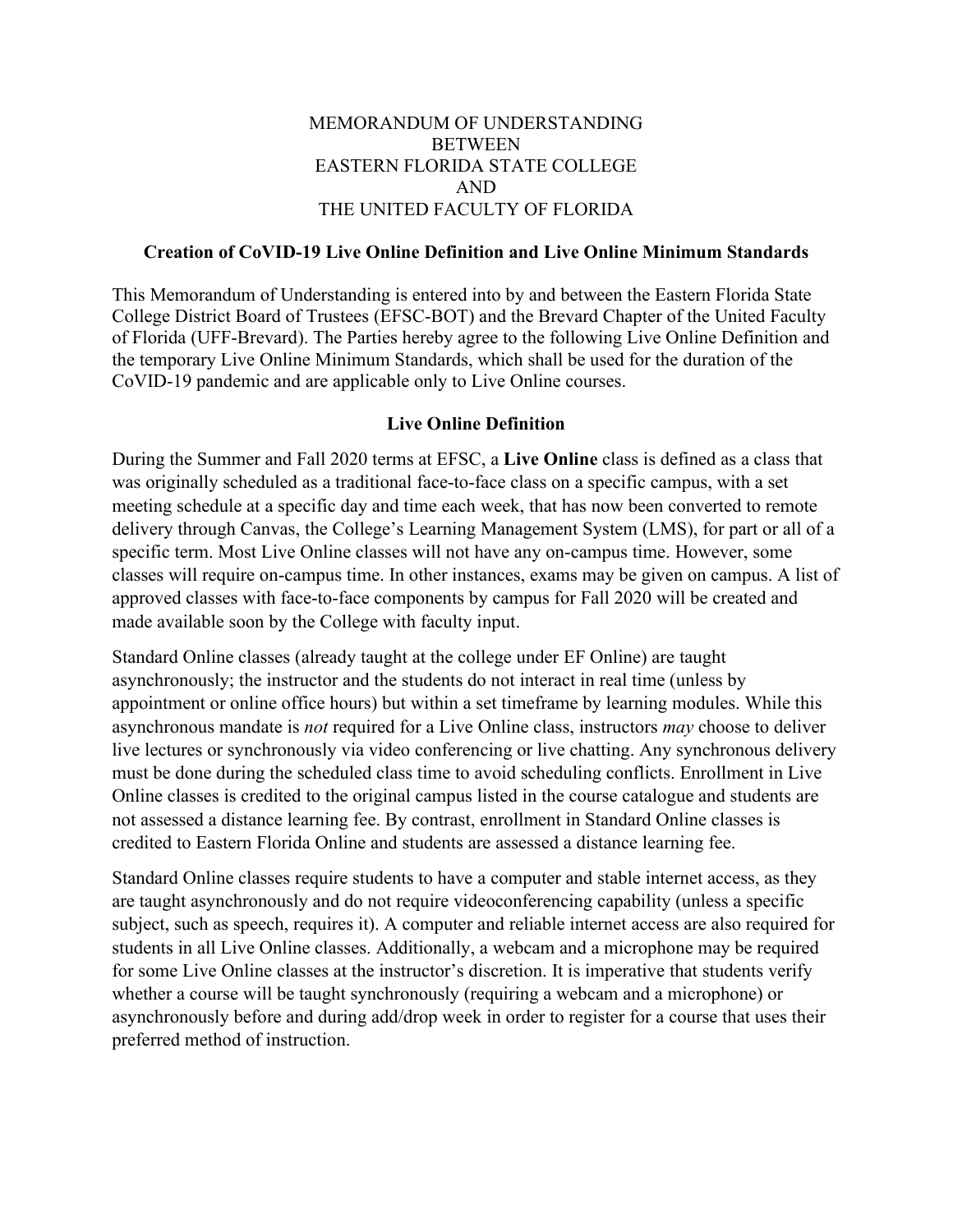#### **Live Online Course Minimum Classroom Requirements for Fall 2020**

There are three (3) lists of general expectations for the delivery of a Live Online Course: Pre-Term Checklist, Active Course Management Guidelines, and End of Term Guidelines. There is also a fourth list: Instructional Design Guidelines. The items below are expectations, rather than a specific mandate. It is understood that it is the faculty's responsibility to design courses to meet these expectations.

# **Pre-Term Checklist**

- Is your classroom based on the most current course plans and objectives as found in the College eCPR?
- Does your syllabus have the Required Content found in the college-wide Required Syllabus Elements/Syllabus Addendum?
- Have you posted your syllabus and the Syllabus Addendum in your LMS classroom?
- Have you included **ALL** tentative due dates and listed them as subject to change?
- Have you included **ALL** tentative dates and listed them as subject to change in your Course Schedule when attendance is required for live lectures, sessions, chats, office or consultation hours, or other synchronous activity?
- Have you prepared a Welcome Letter or Announcement to your students outlining the course and where to start during the first week?
- Have you analyzed the external content for copyright compliance by using the College's Fair Use Checklist?
- Have you verified the assigned educational course materials (textbook, etc.) on the Bookstore website?
- Have you run a UDOIT scan to determine if content is accessible for students and corrected any errors? Are posted files created outside of Canvas (Word documents, for example), videos, or linked content accessible?
- If a proctored exam is required, have you submitted all test requests to the approved proctoring service? Please ensure the exam is available during a scheduled day and time for the course so as not to interfere with any other Live Online courses.
- Will the classroom be made available by 8AM of the first day of the term? The answer to this **must be yes**. If this course is participating in "First Day," the course must be made available no later than the **required availability date** before the start of term.

# **Active Course Management Guidelines**

- When completing your Census Report, check "People" in the LMS and make sure there are not any "Observers." Notify any "Observers" before the first week of the class that they must complete the LMS Orientation to participate in the course. Report any remaining "Observers" as non-attending by the Census Report due date.
- Communicate expectations weekly to students via a week-at-a-glance page (Learning plan or a similar page within a module), announcement, or some other documentable method such as synchronous instruction within the LMS course shell (e-mails on their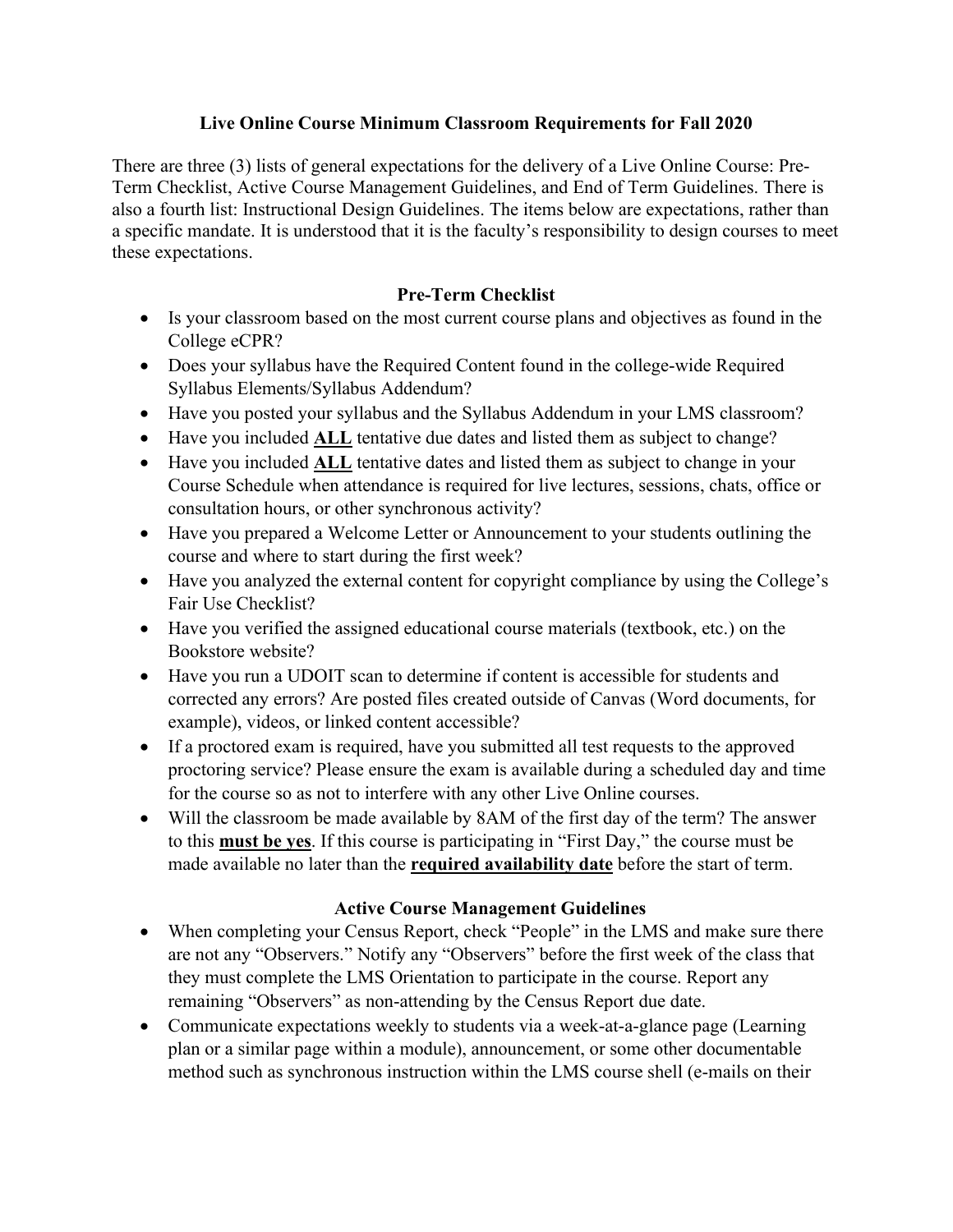own are discouraged unless they are then pasted within an LMS page for students to view at a later date). See the College's CTE website for additional direction.

- Communicate with the institution (Department Chair, etc.) via your EFSC Outlook account.
- Communicate with students via either your EFSC Outlook account or the LMS mail feature following FERPA guidelines. It is a possible FERPA violation to provide any information to students via their personal e-mail addresses.
- Respond to all EFSC Institutional e-mail and student e-mail within 48 hours of receipt of the e-mail, Monday through Friday (excluding College observed holidays). If you will be unreachable for an extended period of time, please inform your students and Department Chair.
- The institution and the faculty member will reply within 48 business hours to any e-mail sent from an official EFSC Outlook account.
- Submit required reports by established EFSC deadlines, i.e., Census Reporting, Student Success Check (optional), Assessment Reporting, Final Grade Submission.
- Evaluate and grade all assignments within the communicated timeline. It is **suggested** that shorter assignments (discussion boards, quizzes, etc.) should be returned within a week and longer assignments (papers, exams, etc.) should be returned within two weeks.
- Encourage students to complete Student Faculty Opinion Surveys.
- Verify all proctored exams have the correct password and availability dates match the syllabus/course schedule dates.

# **End of Term Guidelines**

- ALL final grades are due by NOON, the Monday after finals week.
- Double check "People" in the LMS and make sure there are not any lingering "Observers." If there are, contact the Registrar and Department Chair immediately.
- Assign zeroes for any missing grades in the LMS gradebook.
- Submit final grades in TitanWeb. They DO NOT transfer automatically. Last date of attendance/activity/interaction will be required for any students with a final grade of F or I.
- If you have any students receiving an Incomplete Grade, complete the Incomplete Grade Form (IGF) located in the document center. For an Incomplete, the student must have documented extenuating circumstances, successfully completed at least 75% of the course work, and a reasonable chance of making a passing grade.

# **Instructional Design Guidelines**

- Verify that all competencies and learning objectives are covered in the modules.
- Communicate course interaction expectations, including live or synchronous sessions.
	- o This can cover student-to-student interaction and student-to-instructor interactions in different modalities like discussion forums, projects, lectures, chats, etc.
- If taught synchronously, please provide directions supplied by AcTec explaining how to use required hardware/software.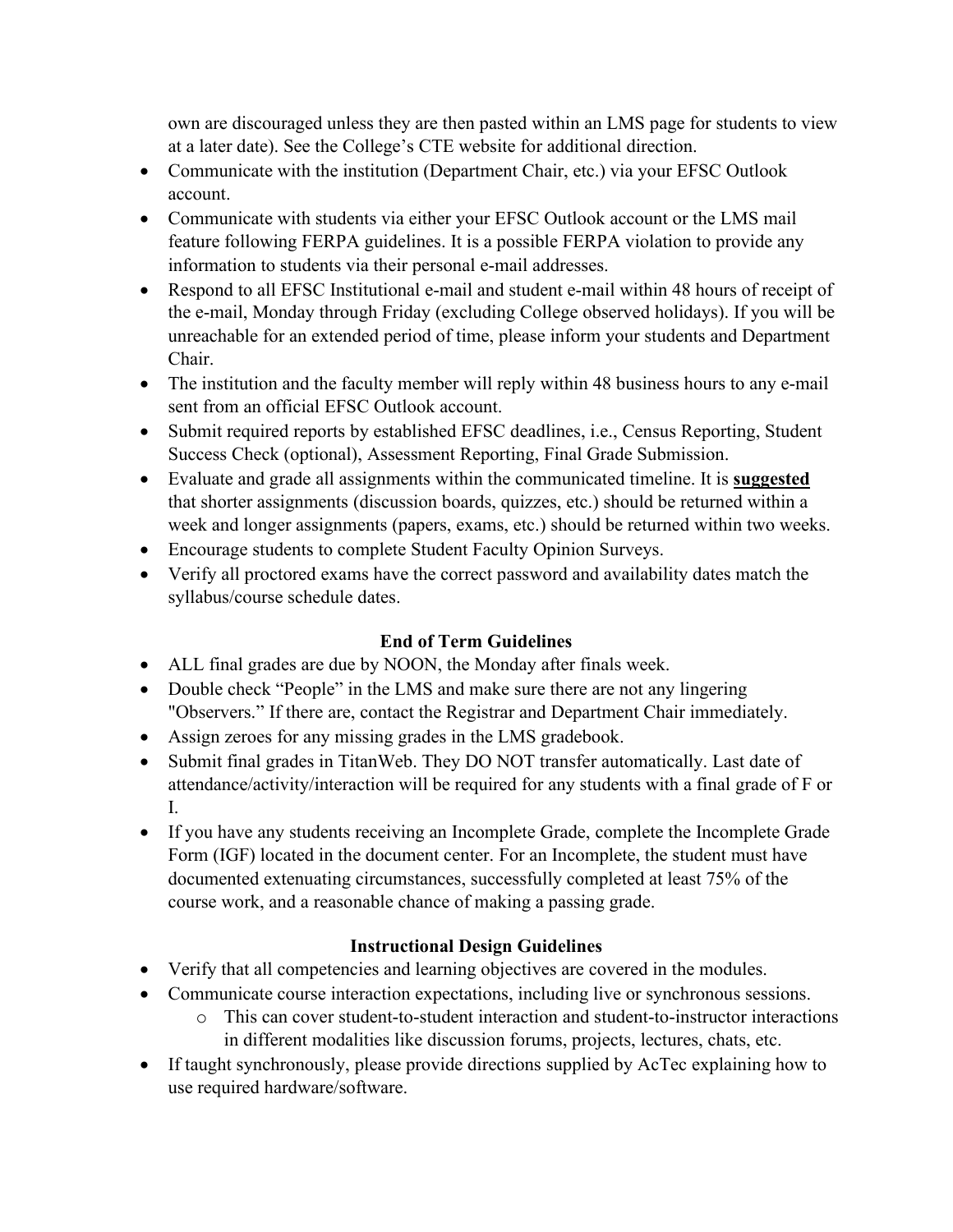- Communicate attendance policy.
- If taught asynchronously, create a required graded academic activity that the students must complete within the first week of the term.
- Create a method for communicating weekly expectations to students, including any Live Online sessions. This communication can come in many different forms including, but not limited to, the following:
	- o Quiz with a weekly update
	- o Week-at-a-Glance page in modules
	- o Announcements via LMS
	- o Announcements provided via Microsoft Teams
- Provide a semester overview for graded assignments in either the course shell or the syllabus with anticipated due dates. Make sure to state that all due dates are subject to change.
- Explain your grading process (rubric, assignment comments, etc.) and feedback timeline.
- Create a method for submission of graded assignments that **does not** only include e-mail submission.
- Incorporate documentable student-instructor interactions on a weekly basis such as:
	- o Discussion board replies
	- o Graded feedback:
		- End comments
		- Rubric feedback
		- **Marginal comments**
		- Gradebook comments
	- o Canvas e-mail [NOT OUTLOOK or a personal account]
	- o Canvas Conferences
	- o Canvas Chat
	- o Synchronous Instruction via Microsoft Teams
- **[Suggested]** Identify which competencies are covered in each module.
- **[Suggested]** Create a learning activity to be completed by students before any Live Online session.
- **[Suggested]** Send a quick e-mail or short survey to students before a Live Online session asking students their opinions or experiences related to the course topic.
- **[Suggested]** Limit Live Online sessions to the scheduled course day/time, with as much interaction (discussions, focused questions, etc.) between instructor and students as possible to keep students focused and to strengthen the online learning community.
- **[Suggested]** Create an agenda for each Live Online session to ensure student attendance and prevent content duplication.
- **[Suggested]** Record each Live Online session for student review and to provide equitable access for any student who missed the session.
- **[Suggested]** Send a recap of major discussion topics and other important information after each Live Online session and a link to any recorded sessions.